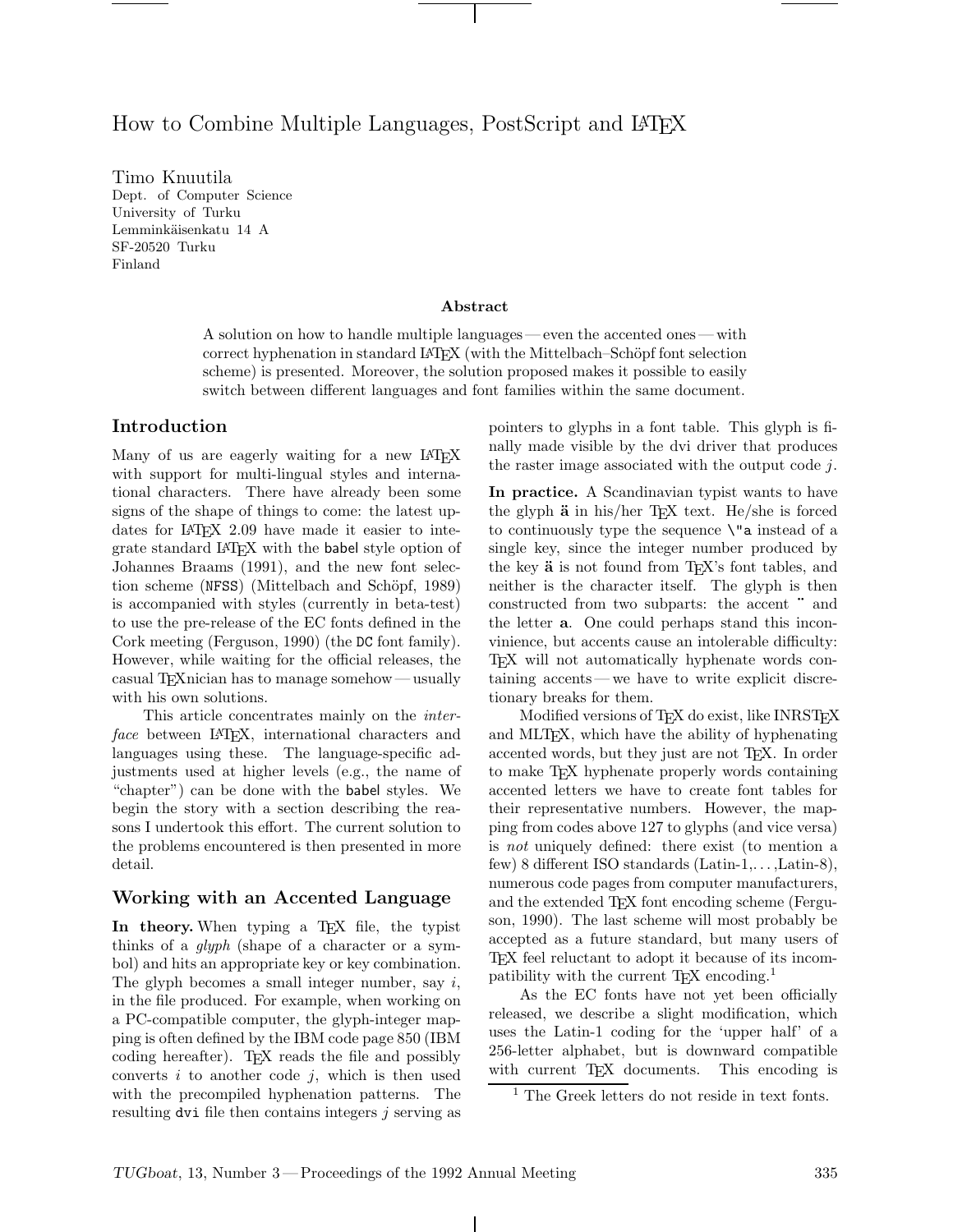#### Timo Knuutila

referred as the *Extended Computer Modern* (XCM).<sup>2</sup> These XCM fonts are totally based on the *virtual fonts* (Knuth, 1990) and the standard CM family no extra METAFONT sources are used. The use of virtual fonts is further justified by the sheer size of a set of new raster fonts for a 256-letter alphabet and all magnifications (or true sizes).

PostScript. The distribution of the dvips driver is accompanied with a program, afm2tfm, which is able to translate the Adobe font metric files (afm) to T<sub>F</sub>X font metric  $(\text{tfm})$  and virtual font  $(\text{vf})$  files. Given an afm file as input, afm2tfm creates a font metric file for the raw PostScript characters (no character remapping) and a virtual font property list (vpl) file which defines the standard 7-bit character set using T<sub>EX</sub>'s internal coding. The characters, whose codes are above 127, are mapped to their corresponding Adobe positions. Needless to say, this coding is different from both the Latin-1 coding and from the IBM coding.

We thus have three different codings for a single letter: one for input and two for the output. Because oftwo output codings, the hyphenation patterns create a further complication due to the need for different \language for Finnish in Computer Modern and for Finnish in PostScript. The only difference in the patterns of these 'languages' are the places where the (codes of) characters **ä** and **ö** are used.

**Style files for PostScript.** The new font selection scheme makes the definition of the PostScript fonts particularly simple since they are all generated by scaling the same font metric file. There currently exists many LAT<sub>EX</sub> styles illustrating this ease.<sup>3</sup> We have used as a starting point psfonts.sty written by Dick van Soest.

Documents should be written by using only a few different font families — just recall the guidelines for these Proceedings. As an example, we could use Times Roman for plain text, Helvetica for sans serif and Courier for typewriter. Thus, it is not practical to always define all the different PostScript font families, regardless of what fonts are actually used. Therefore, the fonts should be declared *on demand*. The current implementation of NFSS makes the ondemand definition hard or impossible, because all the font declarations have to be made in the preamble of the document. Thus, one should either hack NFSS or explicitly define the fonts to be used in a style file. We have chosen the latter approach, but in order to keep the number of different style files minimal, one file contains all the commands needed to define the different families. The actual definition is made by a single command in the preamble.

Another reason to have one's own style for Post-Script is the intermixing of PostScript, multiple languages and standard TEX fonts. Suppose that one writes documents in English and Finnish, both with Computer Modern and New Century Schoolbook (I do it all the time). Since it is faster to process dvi files containing real rather than the virtual fonts, we should use the CM fonts for English, and switch to XCM only when necessary, i.e., when changing the language. This approach also has the extra advantage of compatibility: the dvi files created for documents not using the language switching capabilities remain the same. However, when the XCM encoded PostScript fonts are used, no switching has to be done. Thus, the language switching device must be aware of the font family currently used.

## **The Evolution of MLATEX**

**How XCM was chosen.** My first attempt to make TEX hyphenate Finnish text (this happened when TEX was younger than three years) was to create the extra glyphs by modifying the METAFONT sources of the Computer Modern font family, replacing some of the Greek characters with the new glyphs, and adjusting the hyphenation patterns according to the coding. Although the solution worked, it was clear that it was a non-portable hack; moreover, the handediting and testing of the METAFONT files was very time-consuming — especially for a person who does not know a bit about the programming language used!

Since I was working on a PC-compatible computer, the glyph-integer mapping was defined by the IBM code page 850. These integers (e.g., ^^84 for ¨a) were then mapped via TEX macros to the codes in the font tables. Knuth actually suggests ligatures (defined in the font property list file) to do the job (*The TEXbook* p. 46). However, this attempt implies key sequences such as a" should be used, which is not what was wanted.

Then came T<sub>EX</sub> 3.0 with 8-bit input and the facility of virtual fonts (Knuth, 1989). An instant idea was to exploit these facilities and create a virtual font on the top of each TEX font by adding the Scandinavian letters somewhere above the 7-bit barrier. At that time it seemed natural to use the

<sup>2</sup> It is an unfortunate coincidence that the Russian T<sub>F</sub>X project has adopted the same naming for their Cyrillic fonts (Malyshev et al, 1991).

 $3$  The definition of the CM fonts LAT<sub>EX</sub> uses would be almost as easy if one used the sauter fonts (available from ftp.cs.umb.edu).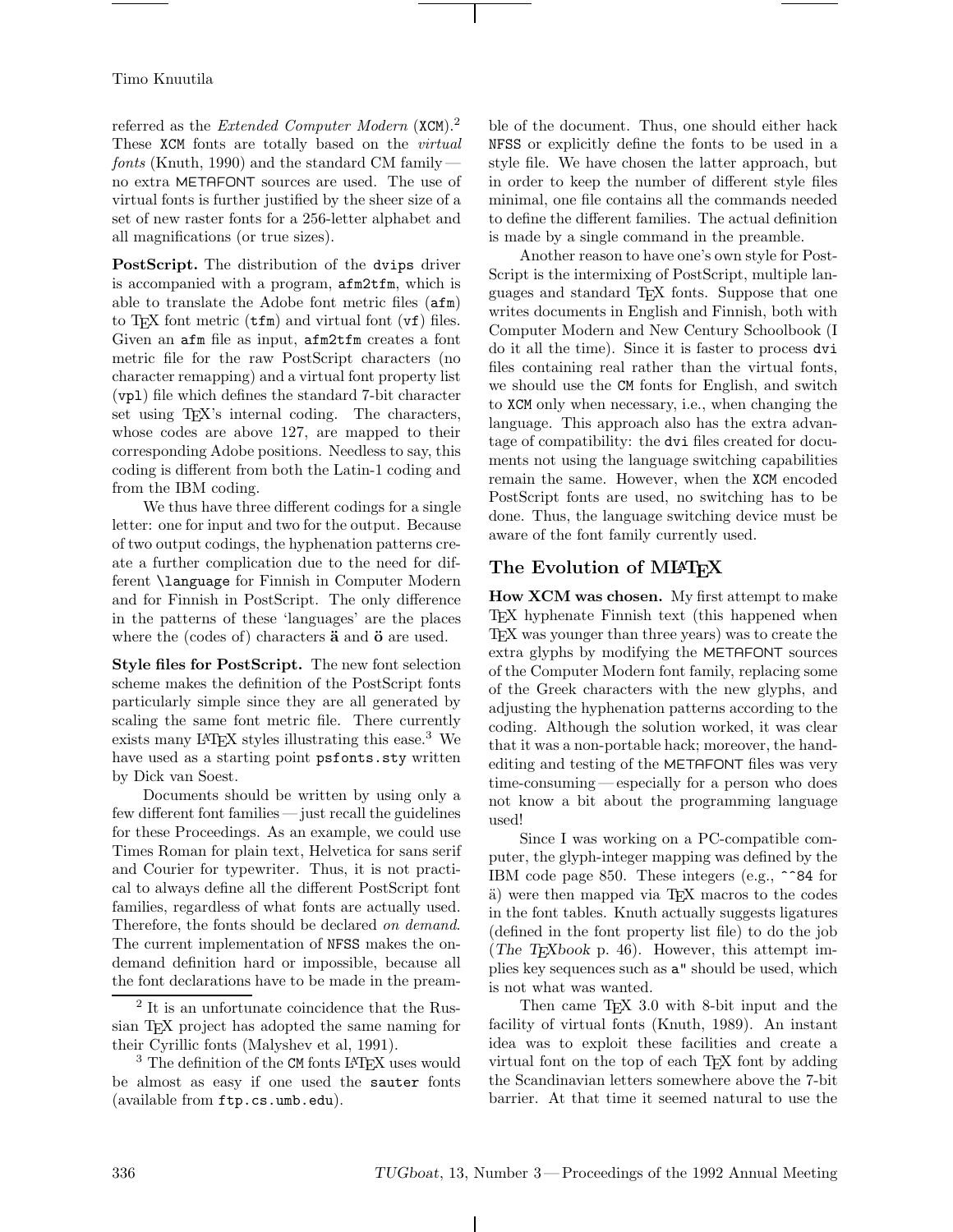IBM coding for the foreign letters, because no extra transformations were then needed to process the documents. The process itself was straightforward: take a tfm file, convert it to a property list file (pl) with tftopl, hand-edit the result and create the vpl file, and finally run vptovf which gives the vf and tfm files needed. The hand-editing could have been done automatically, but I did not have the time (and skill?) to construct a program to do it.

As time passed, I became aware that there is a standard for the 8-bit character codes, namely ISO8859-1 also known as Latin-1. Tor Lillqvist (tml@tik.vtt.fi) from the Finnish Technical Research Center had created a set of virtual fonts, Extended Computer Modern, which used this standard. Actually, these XCM fonts do not contain all characters of Latin-1. Only the ones that can be constructed from the accents and characters of Computer Modern are included.<sup>4</sup> Moreover, the letters æ, œ and ß are located in their traditional places.<sup>5</sup> Tor had also written an Emacs Lisp macro which extends any property list file of CM fonts to a virtual property list file using the aforementioned XCM coding. The XCM fonts, which contain the standard font family of TEX, are created with this program.

**Mapping input to** XCM**.** The following problem was to remap the IBM codes to the XCM codes, but this was easily solved by declaring the extra characters as active. For example, the following definitions were needed for the letter  $a$ :

```
\catcode'^^84=\active
\let^^84=^^e4
```
Later, I learned to utilize the T<sub>EX</sub> code page utility (TCP) of the emTEX-package (Mattes, 1990), and these kinds of macros were no longer needed. $6$ 

In 7-bit editor environments (e.g., a unix workstation and Gnu Emacs) there were two possibilities. In the first one the text is edited on a personal computer and then sent to the mainframe to perform the TEX-processing (and possibly other duties such as spell-checking). The character codes are mapped as explained above with a style file. Another possibility is to write documents as usual (using accents) on the workstation and redefine T<sub>EX</sub>'s accents according to the XCM coding, again in a separate style

 $^4$  The  $\mathtt{DC}$  fonts contain a full implementation of Latin-1.

<sup>5</sup> The PostScript fonts created by afm2tfm locate these letters similarly by default.

<sup>6</sup> The code page facility of emTFX can be used to map character codes to others before they are passed to TEX's mouth.

file. As an example,  $\iota$  a is translated to  $\hat{\ }$ e4 by the following redefinition of the **¨**-accent:

```
\gdef\"##1{%
  \if##1a{^^e4}%
  %similar \if's for other
  %"-accented characters
  \else {\accent"7F ##1}\fi}
```
Actually, there is also a third way to write Finnish documents. The Scandinavians are used to replacing their national characters with letters found on a US keyboard. For example,  $\{\text{ stands for } a, \}$ stands for  $\ddot{\circ}$ , etc. There exists a Scandinavian LAT<sub>E</sub>X, SLATEX, designed with this coding in mind. Our system supports this implementation by mapping the SLATEX characters to the XCM coding via a macro file.

**Unifying PostScript and** XCM**.** The first attempt to unify the PostScript and XCM codings was based on macros and character remapping: whenever Post-Script fonts were used, each XCM code of a Scandinavian letter was defined to be active and mapped to the Adobe coding. Each PostScript font family (e.g., Times Roman) was associated with a LATEX environment in which this mapping took effect. In 7-bit environments the accents had to be mapped similarly to their correct values.

Analogous to the character mappings, whenever a transition from the usual TEX coding to the Adobe world was made, the \language had to be adjusted, too. The resulting system, though working, was apparently quite clumsy and space-wasting.<sup>7</sup>

In order to have only one (XCM) set of hyphenation patterns for each language used, the Adobe codes had to be mapped somehow to their Latin-1 codes. The best solution was to modify afm2tfm in such a way that it mapped the characters (above 127) in the vpl file to their XCM codes, not to the Adobe ones. Actually, only a very slight modification to this program was needed. It should be noted that the latest version of afm2tfm (v7.0) (distributed with dvips v5.485 and up) allows different encodings for PostScript fonts. However, this facility seems to be still under developement and "for wizards only".

## **An Overview of the MLATEX System**

The MIAT<sub>F</sub>X system consists of the following parts:

<sup>7</sup> Fortunately, the Finnish language is very orthogonal with regard to hyphenation: the pattern file takes less than 4 kilobytes in ASCII. The situation is much worse for more complex languages such as German, which needs over 40 kbytes of hyphenation patterns.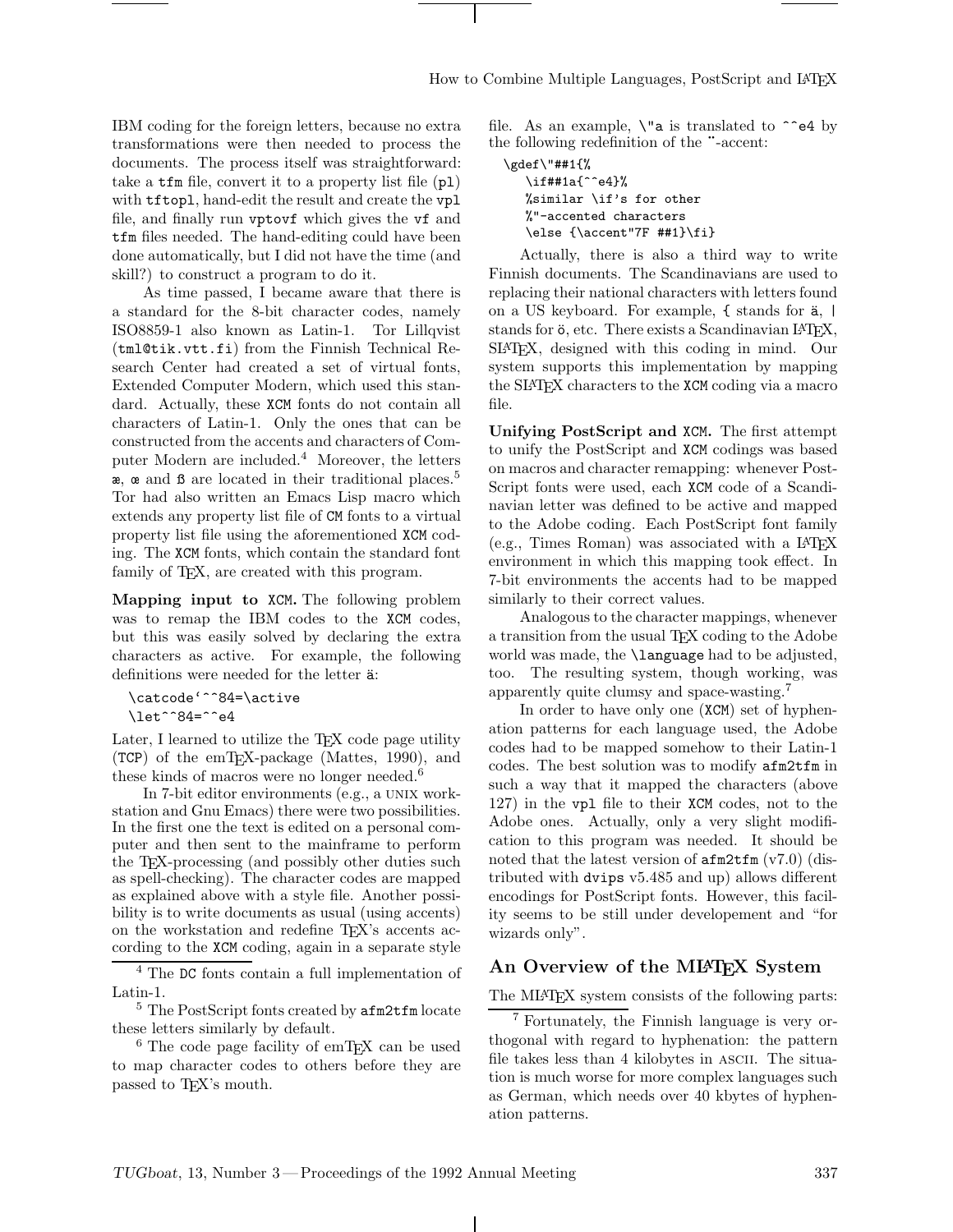Timo Knuutila

- files needed to create a new LAT<sub>EX</sub> format,
- LAT<sub>EX</sub> styles for multiple languages and Post-Script fonts,
- *•* XCM encoded virtual fonts for Extended Computer Modern and PostScript, and
- *•* miscellaneous utility programs and files.

The main design principle has been *compatibility* with existing styles (babel, SIAT<sub>FX</sub>) and documents; no changes are needed for old LAT<sub>EX</sub> documents written in English. In addition, the dvi files for old documents remain identical.<sup>8</sup>

**MLATEX format files.** The files used in the construction of the MIATEX format can be divided in two parts: the font definition files (for NFSS) and the files needed for hyphenation. We currently have two replacements for fontdef.tex: fontdef.xcm and fontdef.xcm-sauter. $^9$  They both define a corresponding XCM font family and shape for each CM font (excluding the symbol fonts, of course).<sup>10</sup> The difference between these files is that fontdef.xcm-sauter uses true point sizes whereas fontdef.xcm uses the traditional scalings. For example, cmcsc20 is used instead of cmcsc10 at 20.74pt.

The hyphenation files contain a replacement for the master hyphenation file of LAT<sub>E</sub>X, lhyphen.tex, named lhyphen.mlatex. It defines the languages used and loads their hyphenation patterns. The languages are named in the form 101 anguage, e.g., l@english, for compatibility with the babel styles. Currently, there are patterns for English, Finnish, German and Swedish. The pattern files are named hyphen.english, etc.

Files latin-1.tex and latin-1-xcm.tex contain the definitions for the \charcode, \uccode and **\lccode** of each Latin-1 character. In the latter file, only the characters contained in the XCM fonts are considered. It should be noted that latin-1.tex is of use with *any* implementation using Latin-1 encoded fonts (such as the DC fonts). The master hyphenation file loads either one of these

 $9$  Different names must be used for systems with a restricted length for file names (e.g., MS-DOS).

<sup>10</sup> The AMS symbol fonts, Euler fraktur fonts and the Cyrillic fonts from the University of Washington are declared, too. The user may comment out these declarations in the event these fonts are not needed.

files before the hyphenation patterns. Currently, latin-1-xcm.tex is the default. The essential contents of latin-1.tex are shown below.

\begingroup% save counters % Make a loop from #1 to #2, % change case at #3. \def\setrange#1#2#3{% \newcount\isochar% \newcount\casechar% \isochar=#1% \loop% %We are in a group, hence global. \global\catcode\isochar=11% \casechar=\isochar% \ifnum\isochar<"#3% uppercase? \advance\casechar by "20% \global\lccode\isochar=\casechar% \global\uccode\isochar=\isochar% \else% \advance\casechar by -"20% \global\lccode\isochar=\isochar% \global\uccode\isochar=\casechar% \fi% \advance\isochar by 1% \ifnum\isochar<#2\repeat}% %

\setrange{"80}{"BD}{"A0}% \setrange{"C0}{"FF}{"E0}% \endgroup%

**Style files.** The styles are named multi (for *multiple* languages) and ps-nfss (for PostScript fonts with NFSS). Loading the multi style defines a macro  $\setminus$ set<language> for each language defined in lhyphen.mlatex<sup>11</sup> (for example, \setswedish). The default language is English.

Style ps-nfss provides two commands for each PostScript font to be used — one for the declaration and one for the actual use. Fig. 1 contains a table of the commands currently defined.<sup>12</sup> Each font used in the document must be declared with a \load command in the preamble. However, Courier and Helvetica fonts are always defined, since they are commonly used for  $\tt \tilde{sf}$ . For changing back to Computer Modern, the command \computermodern is provided.

Both the commands for changing the font family and the language are designed to work properly with grouping i.e., they are in effect only within the group they are actually used. Below is an example on the use of these styles.

 $11$  If the user of this system modifies the master hyphenation file by adding and/or removing languages, the style file should be edited, too.

<sup>12</sup> The lengthy names have been chosen on purpose in order to inhibit wild font abuse.

<sup>8</sup> It would be technically easier to always use the XCM fonts regardless of the language used, but then we would lose this property.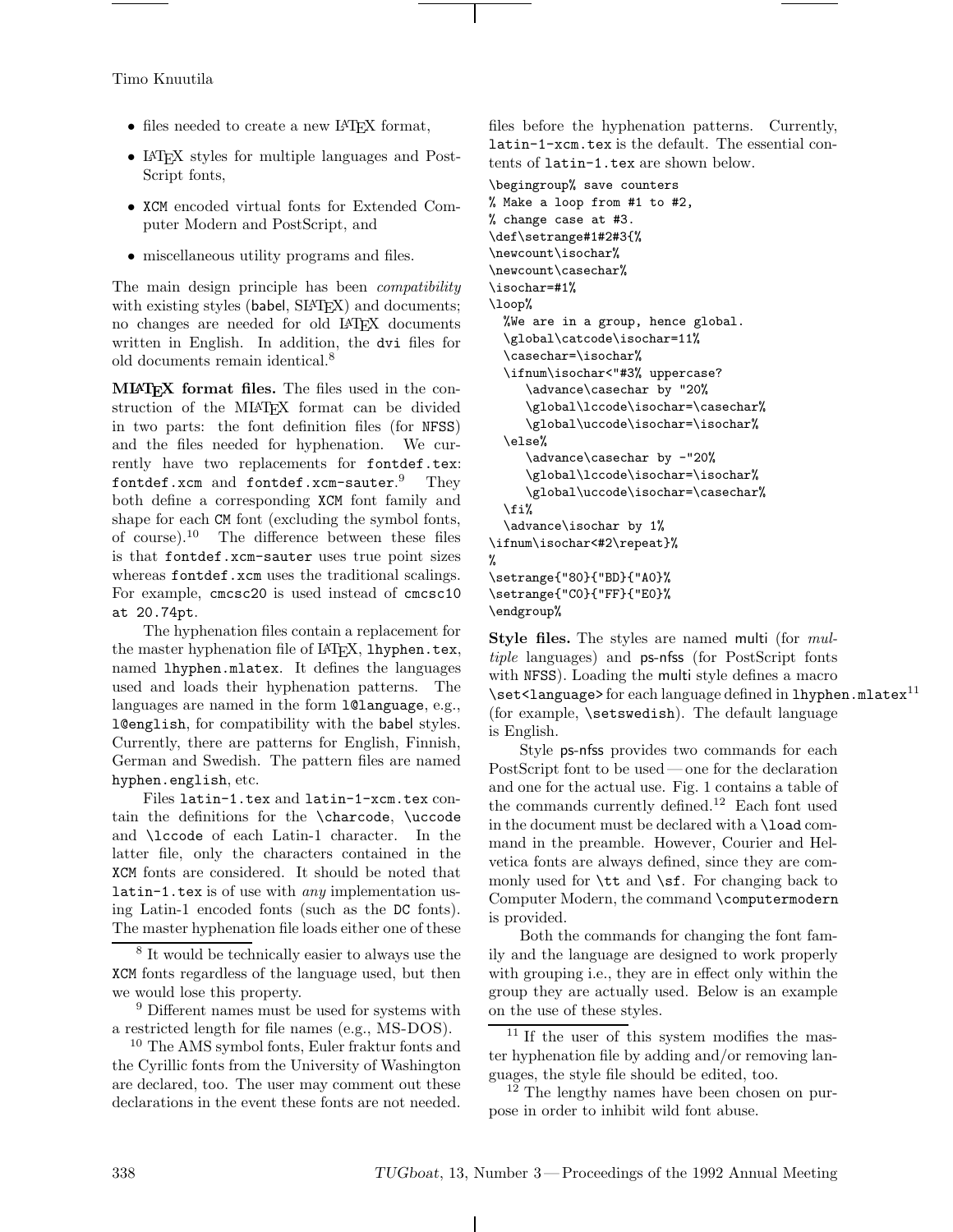How to Combine Multiple Languages, PostScript and LATEX

| Font family  | Loading         | Using                    |
|--------------|-----------------|--------------------------|
| Avantgarde   | \loadavantgarde | \avantgarde              |
| Bookman      | \loadbookman    | \bookman                 |
| Courier      |                 | \courier                 |
| Helvetica    |                 | <i><b>\helvetica</b></i> |
| <b>NCS</b>   | \loadnewcentury | \newcentury              |
| Palatino     | \loadpalatino   | \palatino                |
| TimesRoman   | \loadtimesroman | \timesroman              |
| ZapfChancery | \loadchancery   | \chancery                |

**Figure 1**: PostScript fonts supported by the ps-nfss style.

```
\documentstyle[multi,ps-nfss]{article}
\loadtimesroman\loadavantgarde
\timesroman
\begin{document}
This text is output in Times Roman.
{\avantgarde
This text is output in Avantgarde.
\setfinnish
Here we are, trying to hyphenate
English with Finnish patterns.
But still Avantgarde.
\computermodern
We won't give up trying to hyphenate
English with Finnish patterns.
Extended CM is used.}
English text, output in Times Roman.
\end{document}
```
**Font files.** The fonts consist of virtual font files and font metric files both for the extension of the standard LATEX set of CM fonts and for the raw Post-Script fonts distributed with the dvips driver. The XCM fonts contain the font families corresponding to the CM families cmr, cmti, cmsl, cmcsc, cmbx, cmbxsl, cmbxti, cmss, cmssbx, cmssi and cmtt with point sizes  $5-12,14,17,20$  and 25. One can always create his/her own new virtual font from an existing tfm or afm file by using the utility programs extend-cm.el and afm2tfm-iso described in the sequel. The tfm and vf files for the non-raw Post-Script fonts found in the dvips package should be replaced with the new ones.

**Utility files.** The following is a brief description of the miscellaneous utility files. Some of them are usable only with a certain style package or with a specific T<sub>EX</sub> implementation.

- **mapacc.sty:** A style file which redefines T<sub>EX</sub>'s accents and maps them to the XCM character codes.
- **afm2tfm-xcm.c:** A modification of afm2tfm using the XCM instead of the Adobe coding.

**extend-cm.el:** An Emacs Lisp macro package which can be used to create an extended vpl file from an existing pl file.

- 850-xcm.txt: emT<sub>F</sub>X code page for the translation from the IBM code page 850 to the XCM codes.
- **ibm2iso.tex:** A macro file defining a mapping from the IBM code page 850 to the XCM codes.
- **ml-swedish.tex:** A macro file to be used with the SLATEX package (a replacement for swedish.tex).
- **ml-babel.hyphen:** A multi-aware master hyphenation file for use with the babel styles. A similar ml-babel.switch is also provided.

### **Technicalities of the Style Files**

We explain in more detail the implementation of the most important commands of multi and psnfss. The central thing is the co-operation of these styles. Before that, let us describe the stand-alone commands of ps-nfss.

Suppose that the command

#### \declare@psfont#1#2#3#4

defines the font family #1 with shape #3 and series #4 by using the font metric file #2.tfm for all standard LAT<sub>F</sub>X magnifications. Then the macro \declare@std below can be used to declare all the standard shapes and series for a usual PostScript font.

```
% declare@std{family}{normal}{italic}
% {slanted}{smallcaps}{bold}
\def\declare@std#1#2#3#4#5#6{%
  \declare@psfont{#1}{m}{n}{#2}%
  \declare@psfont{#1}{m}{it}{#3}%
  \declare@psfont{#1}{m}{sl}{#4}%
  \declare@psfont{#1}{m}{sc}{#5}%
  \declare@psfont{#1}{b}{n}{#6}%
  \extra@def{#1}{}{}}
```
For example, the command \loadavantgarde is defined as follows:

```
\def\loadavantgarde{%
 %Prevent double declaration.
  \@ifundefined{ava@loaded}{%
    \declare@std{ava}{pagk}{pagko}%
                {pagdo}{pagkc}{pagd}%
   \def\ava@loaded{}}{}}
```
When a PostScript font is to be used, we usually set the \sfdefault to Helvetica, \ttdefault to Courier and bfdefault to b.  $13$  This is done by macro \set@defs. The command go@PS#1 shown below switches to a given PostScript font family:

<sup>&</sup>lt;sup>13</sup> For the other default values, we use the ones defined by NFSS.